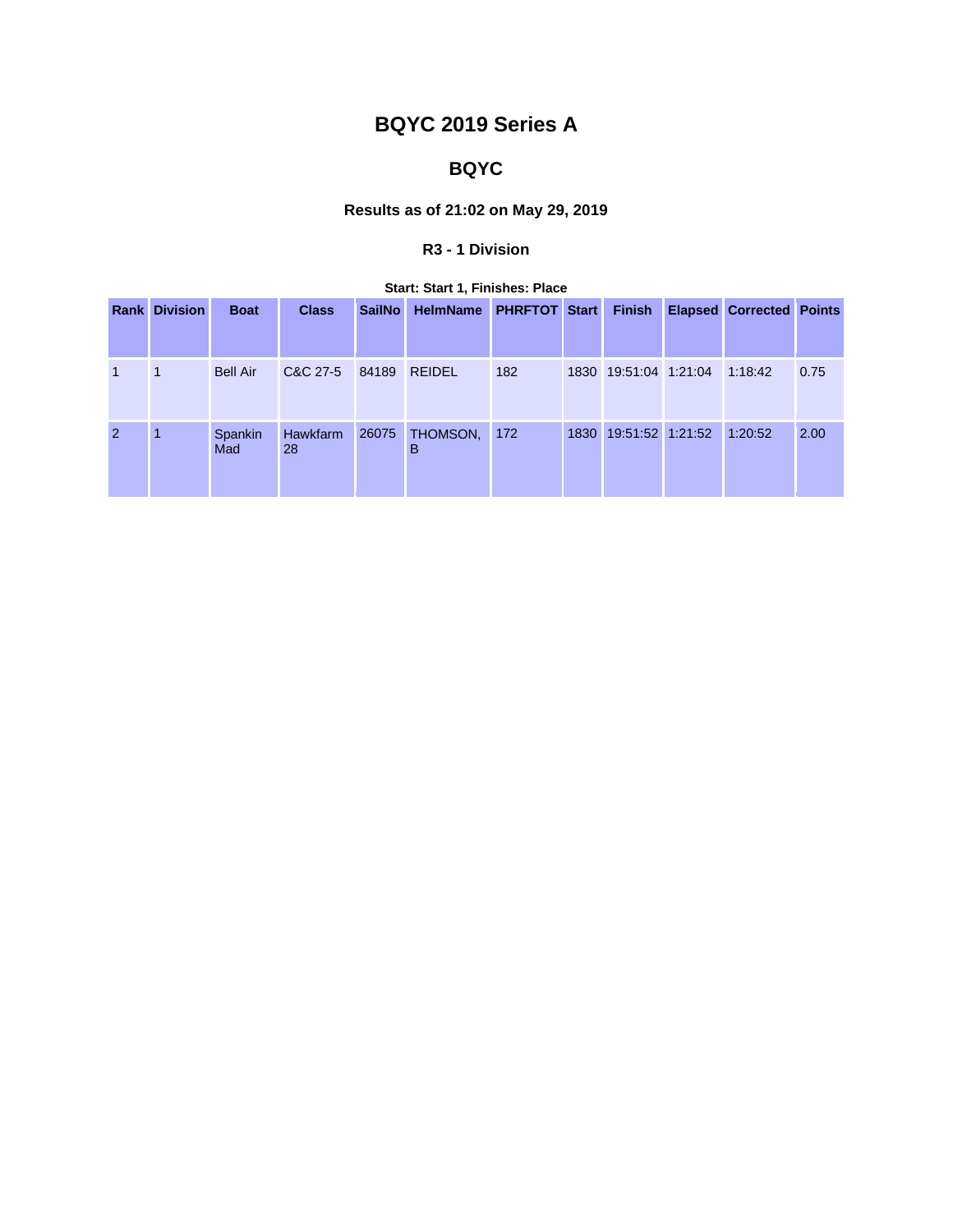#### **R3 - 2 Division**

|                | <b>Rank Division</b> | <b>Boat</b>              | <b>Class</b>                | <b>SailNo</b> | <b>HelmName</b> | <b>PHRFTOT</b> Start |      | <b>Finish</b>    |            | <b>Elapsed Corrected Points</b> |      |
|----------------|----------------------|--------------------------|-----------------------------|---------------|-----------------|----------------------|------|------------------|------------|---------------------------------|------|
| $\overline{1}$ | $\overline{2}$       | Freya                    | Grampian<br>26 IB           | 516           | <b>RENDER</b>   | 245                  | 1830 | 20:10:32 1:40:32 |            | 1:28:06                         | 0.75 |
| $\overline{2}$ | $\overline{2}$       | <b>Silent</b><br>Running | <b>C&amp;C 25</b>           | 44098         | <b>SMITH</b>    | 209                  | 1830 | 20:04:59         | 1:34:59    | 1:28:08                         | 2.00 |
| 3              | $\overline{2}$       | Mocha<br>Magic           | C&C 27-3                    | 74021         | MCGARVEY 204    |                      | 1830 | 20:04:15 1:34:15 |            | 1:28:11                         | 3.00 |
| $\overline{4}$ | $\overline{2}$       | Just Our<br>Pace         | Paceship<br><b>PY 26 IB</b> | 1023          | <b>CURTIS</b>   | 228                  | 1830 | 20:14:10 1:44:10 |            | 1:33:44                         | 4.00 |
| 5              | 2                    | Meggie J                 | Tanzer 26                   | 406           | Dolan           | 218                  |      |                  | <b>DNF</b> |                                 | 6.00 |

#### **Start: Start 1, Finishes: Place**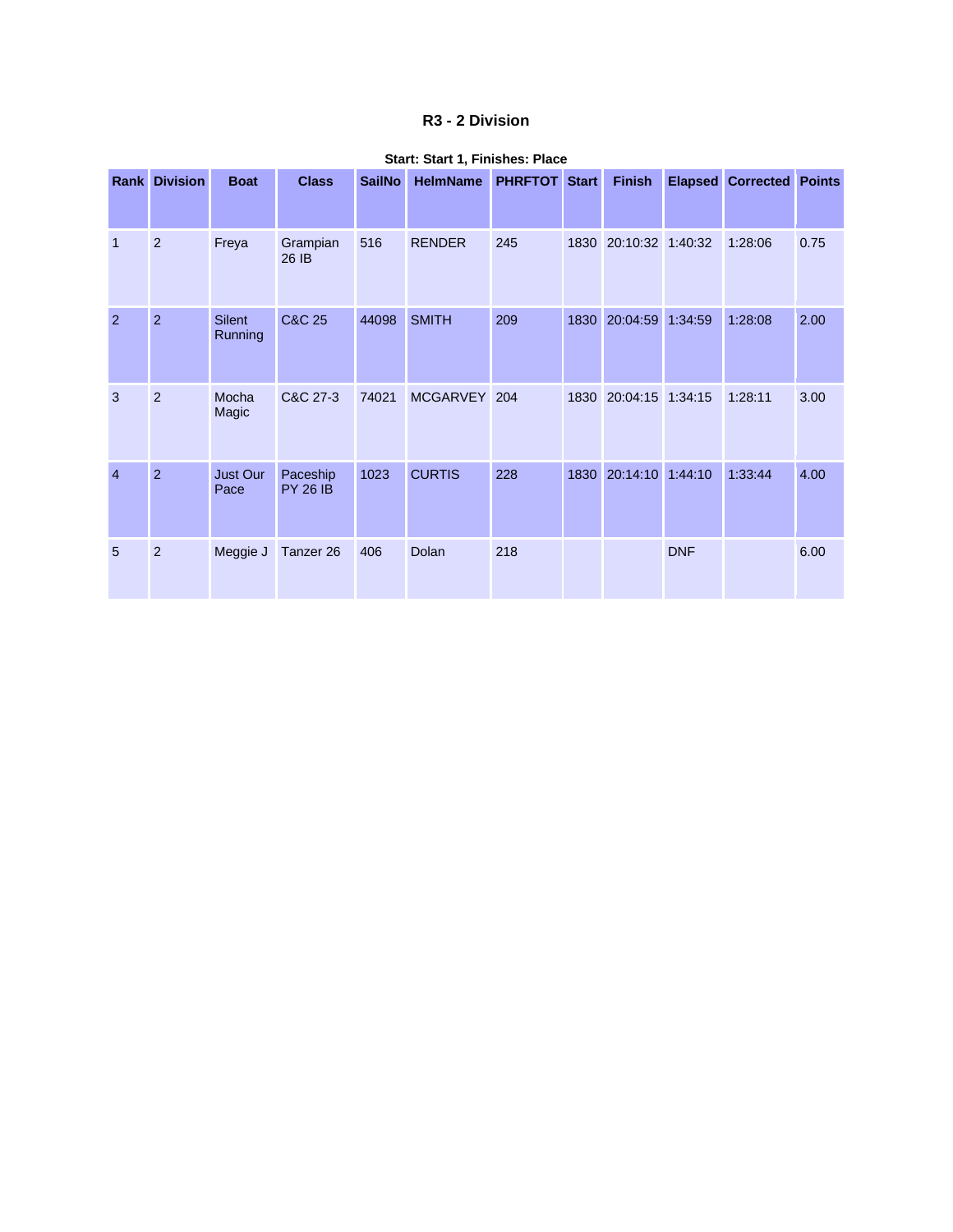#### **R3 - 3 Division**

|                | <b>Rank Division</b> | <b>Boat</b>        | <b>Class</b>               | <b>SailNo</b> | <b>HelmName</b> | <b>PHRFTOT Start</b> |      | <b>Finish</b>    |         | <b>Elapsed Corrected Points</b> |      |
|----------------|----------------------|--------------------|----------------------------|---------------|-----------------|----------------------|------|------------------|---------|---------------------------------|------|
| $\mathbf{1}$   | 3                    | Grayling           | Grampian<br>26 OB          | 431           | <b>COOKE</b>    | 230                  | 1840 | 20:01:40 1:21:40 |         | 1:13:16                         | 0.75 |
| $\overline{2}$ | 3                    | <b>Beowulf</b>     | Niagara 26<br><b>OB</b>    | 147           | THOMSON,<br>A   | 206                  | 1840 | 19:59:05         | 1:19:05 | 1:13:45                         | 2.00 |
| 3              | 3                    | Irish<br>Rover III | Catalina 30<br><b>TMBS</b> | 6135          | <b>SULLIVAN</b> | 183                  | 1840 | 19:57:45 1:17:45 |         | 1:15:21                         | 3.00 |
| $\overline{4}$ | 3                    | Deboate            | Tanzer <sub>26</sub>       | 726           | Campbell        | 248                  | 1840 | 20:08:14         | 1:28:14 | 1:16:57                         | 4.00 |
| 5              | 3                    | Dream<br>Weaver    | Tanzer <sub>26</sub>       | 480           | <b>LLOYST</b>   | 232                  | 1840 | 20:07:33         | 1:27:33 | 1:18:17                         | 5.00 |
| 6              | 3                    | Chudan             | Tanzer <sub>26</sub>       | 497           | <b>CORBETT</b>  | 238                  | 1840 | 20:11:32 1:31:32 |         | 1:21:05                         | 6.00 |

#### **Start: Start 1, Finishes: Place**